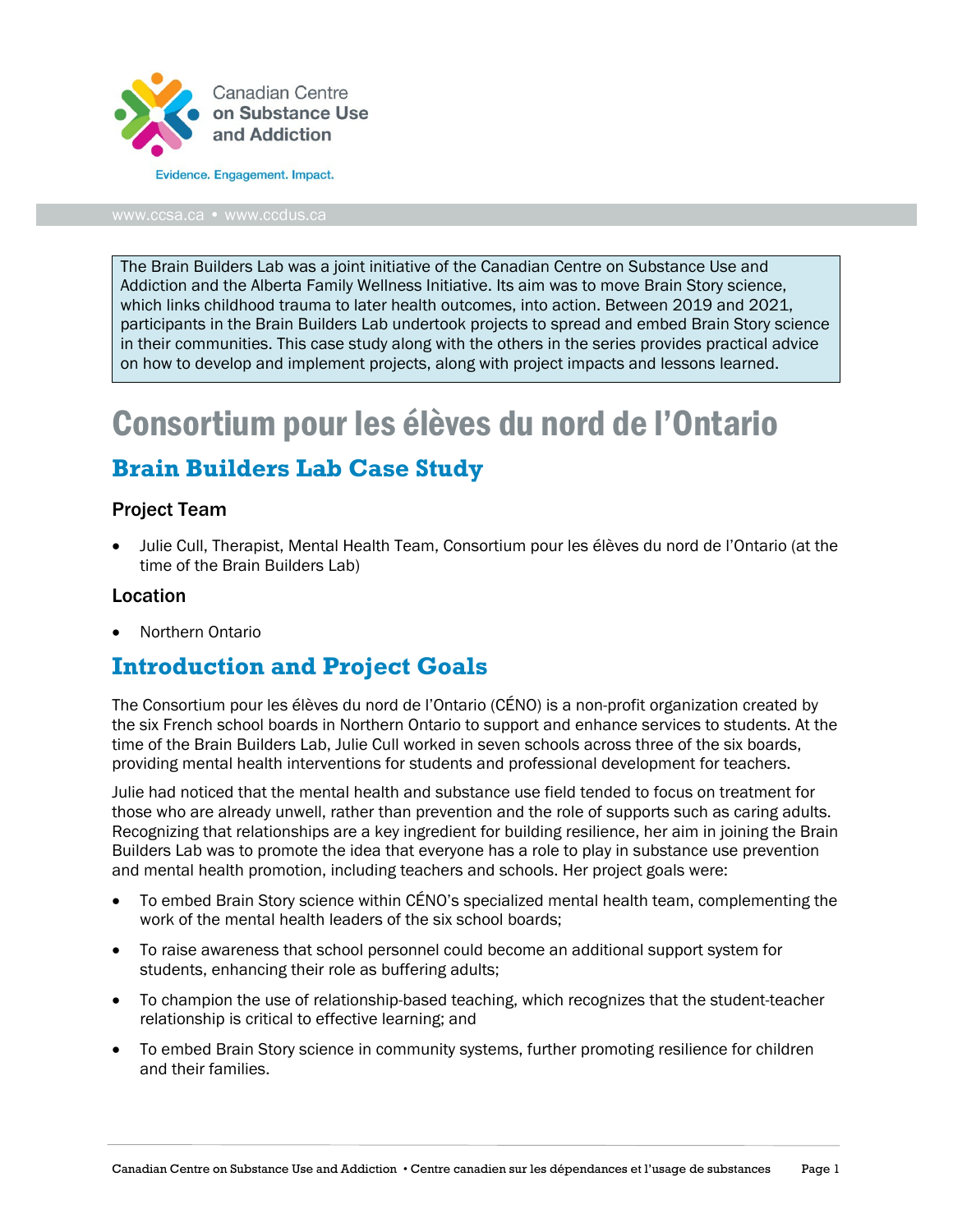

## **Knowledge Mobilization Activities**

Building a network of champions: Julie began by targeting lowhanging fruit: to create additional champions for the work by sharing information about the Brain Story with the other mental health leads, her colleagues within CÉNO, and the three school boards she worked with directly. The information became part of

#### Unique materials created

- 19 PPT slide decks
- 25 flyers and brochures
- 27 workshop materials
- One staff newsletter

her regular conversations with colleagues and one-on-one clinical consultations with other therapists.

Building staff awareness: Julie also produced professional development workshops for school staff focused on brain development and its relevance to mental health outcomes, including the Brain Architecture Game as a hands-on activity to help participants explore key concepts and deepen their learning. She was purposeful about tying material from the Brain Story to issues that were relevant to each specific audience. She took care to ensure her audience felt like they were being invited into a collaborative discovery and change process rather than simply being told what to do. These efforts were rewarded with early uptake and eagerness among teachers, which was surprising as Julie had thought it might take more time and effort to influence this group.

Raising awareness among networks: Julie took the time early on to develop a 5–10 minute "elevator pitch" so that she was prepared to bring up Brain Story science with colleagues and friends alike. After describing the importance of understanding resilience, Julie was invited to present to parents across all 12 of the French school boards in Ontario through the provincial organization, Parent partenaire en education. The organization has expressed interest in further partnerships to promote greater understanding of Brain Story science for parents.

#### Development and adaptation of learning materials: To build

awareness in the broader community, Julie created resources in both English and French and pushed them out to her networks via email to maximize her reach. With the support of her manager, who championed the work from the beginning, Julie and a team of colleagues from CÉNO also developed resources to support school-based mental health interventions within the six boards. The school mental health leads are currently integrating the resources within each of their boards.

### **Outcomes and Impact**

Shifting mental models: The Brain Story has helped some teachers completely rethink their understanding of student behaviour and their role in building student resilience, and to apply key concepts in their classrooms. Rather than judgment, they now approach students with empathy and understanding. The students are starting to change their beliefs about themselves and their families. One surprising result has been that all the students at one of the alternative high schools returned the following year, which is not typical at this school.

#### Included in Julie's resource kit

- Fact sheets
- Short papers
- Slide presentations
- Resources from Alberta Family Wellness Initiative
- Compendium document describing each

Teachers that were early adopters have also gone on to spread brain science in their own professional circles, further enhancing the network of supportive adults for students.

Practice change: Many therapists have started sharing Brain Story concepts with parents and school personnel as part of their clinical practice. In her own practice, Julie reports that her one-on-one

#### Board-wide workshop attendees

- Speech pathologists
- Occupational therapists
- Behavioural interventionists
- Teachers
- School administrative staff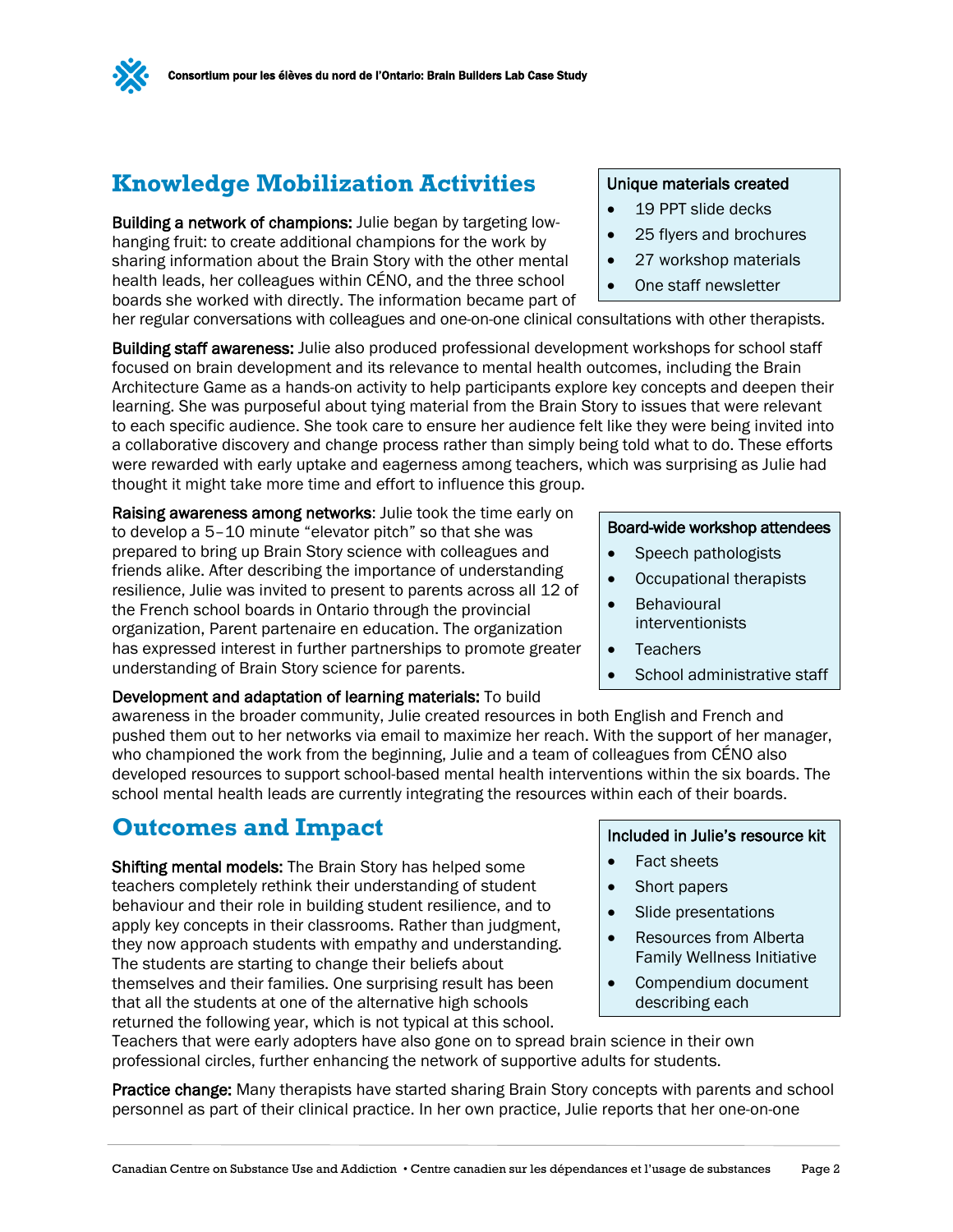client therapy outcomes are also better since she shifted to a more trauma-informed approach. For teaching approaches, the brain science facilitated a shift to relationship-based teaching and social– emotional learning. For example, after Julie's executive director presented the link between supportive relationships, brain health and student well-being to key staff at School Mental Health Ontario, the organization approved implementing this approach in a limited number of schools connected to CÉNO. While social–emotional learning was already on the radar for School Mental Health Ontario, the link to brain science may have helped create the necessary buy-in and facilitate approval. In addition, one of CÉNO's six school boards has made relationship-based teaching a key priority for all its schools in 2021–2022.

Organizational change: All six school boards have asked their mental health teams to complete the Brain Story Certification Course. Therapists from a children's mental health community agency also completed the training, having heard of it through their partners within the school board. Several high schools, realizing they likely had a high proportion of students with histories of trauma, which manifested as mental health and substance use issues, also expanded services for their students and changed some of their disciplinary approaches.

Improved collaboration: Several collaborations have developed between the schools and support services. For example, West Nipissing's Suicide Prevention Task Force, a multi-agency collaboration, has piloted an intergenerational program grounded in brain science that connects students with older adults to build natural support systems and resilience in both groups.

### **Lessons Learned and Next Steps**

The Brain Story itself does a lot of heavy lifting. Julie attributes her success to the compelling nature of the Brain Story, its relevance and practicality for use in the classroom, and use of the Brain Architecture Game in workshops. The game is actually a cleverly disguised professional development tool that provides hands-on learning and encourages conversations, reflection, team building and deeper understanding of the science.

Use windows of opportunity. Early attempts to get the attention of administration within partner boards met with limited success. However, one superintendent who attended one of Julie's workshops got the ball rolling down a successful path. This superintendent invited her to give the workshop at another school, after which she presented it to the entire team of service directors and pedagogical consultants in that board. Julie also noted that school boards that at first showed little interest became excited about the topic after reviewing the new Brain Story materials some months later.

Strong support from organizational leadership is critical. Having organizational support provided the permission and time needed to focus on the project, and Julie's executive director became a champion for the science who could exert influence at other tables.

Prioritize evaluation. In hindsight, Julie wished she had been more systematic about measuring the changes that are occurring and who is using the information. Her broad awareness-raising efforts did not lend well to tracking the spread of the knowledge or following up with individuals about how the additional resources that were developed were being used.

Brain science and trauma-informed care have become key frameworks guiding CÉNO's core work, but there is still much work to be done. Over the coming years, Julie will work to formalize the integration of the Brain Story into member boards' mental health strategies and action plans, continue to develop and roll out resources for relationship-based teaching, and support staff and the schools in continuing to align with this knowledge base in ways that produce better outcomes for students and families.